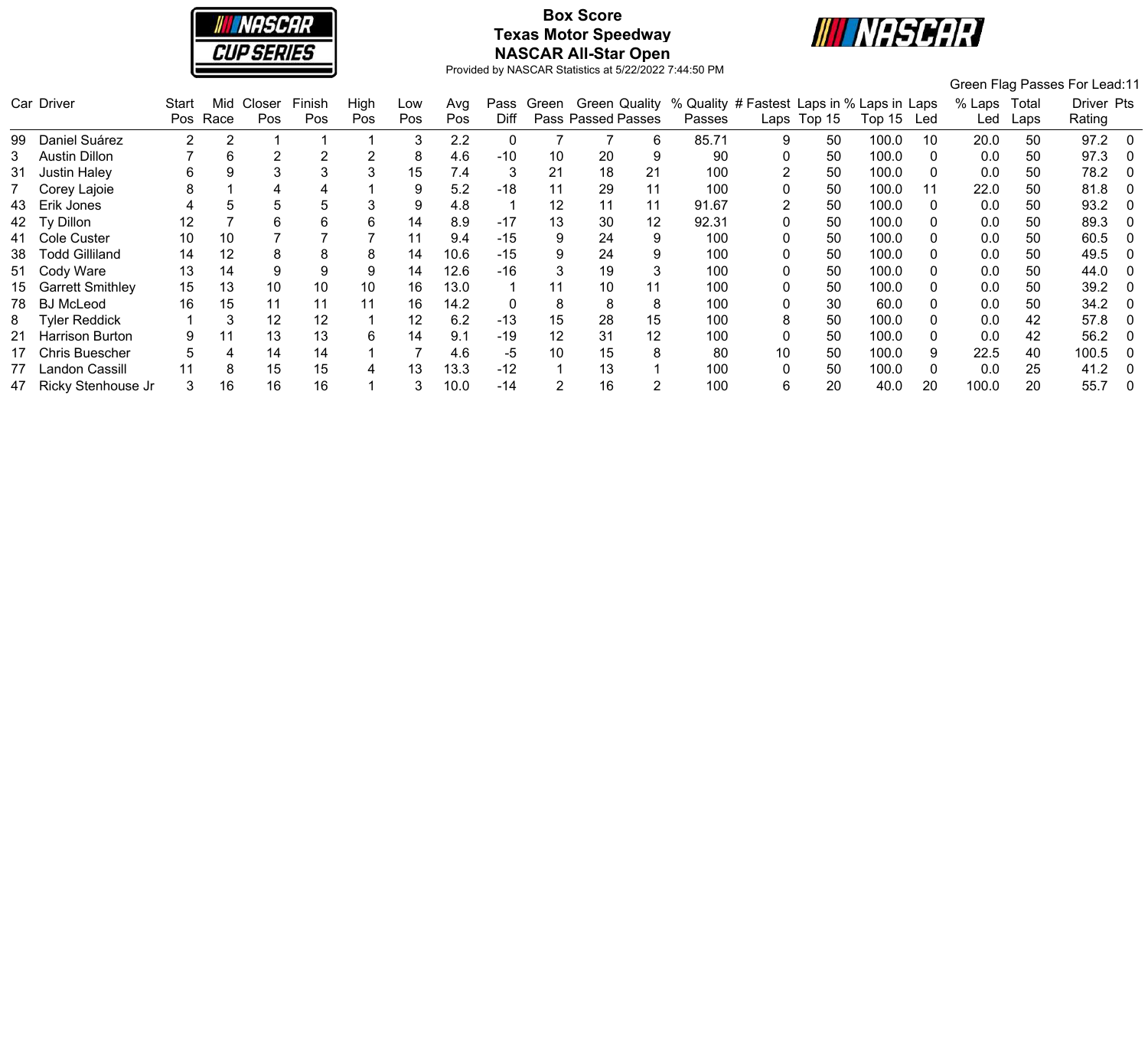NASCAR **CUP SERIES** 

## **Average Running Position Texas Motor Speedway NASCAR All-Star Open**



| Rank Car |                | <b>Driver</b>           | Team                              | Finish Pos. | Average Pos |
|----------|----------------|-------------------------|-----------------------------------|-------------|-------------|
| 1.       | 99             | Daniel Suárez           | Freeway Insurance                 |             | 2.20        |
|          | 2 <sub>3</sub> | <b>Austin Dillon</b>    | Bass Pro Shops / Tracker Off Road | 2           | 4.56        |
| 3        | 17             | Chris Buescher          | Fastenal                          | 14          | 4.62        |
| 4        | 43             | Erik Jones              | <b>FOCUSfactor</b>                | 5           | 4.80        |
| 5        |                | Corey Lajoie            | Built.com                         | 4           | 5.24        |
| 6        | 8              | <b>Tyler Reddick</b>    | <b>Guaranteed Rate</b>            | 12          | 6.24        |
|          | 7 31           | Justin Haley            | LeafFilter Gutter Protection      | 3           | 7.38        |
| 8        | 42             | Ty Dillon               | Ferris                            | 6           | 8.86        |
| 9        | 21             | <b>Harrison Burton</b>  | Motorcraft \ Dex Imaging          | 13          | 9.08        |
| 10       | -41            | Cole Custer             | HaasTooling.com                   |             | 9.36        |
| 11       | 47             | Ricky Stenhouse Jr      | Kroger/ Viva Towels               | 16          | 10.00       |
| 12       | -38            | <b>Todd Gilliland</b>   | <b>First Phase Credit Card</b>    | 8           | 10.60       |
| 13       | -51            | Cody Ware               | Nurtec ODT                        | 9           | 12.56       |
| 14       | 15             | <b>Garrett Smithley</b> | <b>Trophy Tractor</b>             | 10          | 13.00       |
| 15       | 77             | Landon Cassill          | <b>Shelton Energy Solutions</b>   | 15          | 13.26       |
| 16       | 78             | <b>BJ</b> McLeod        | Pala Casino                       | 11          | 14.24       |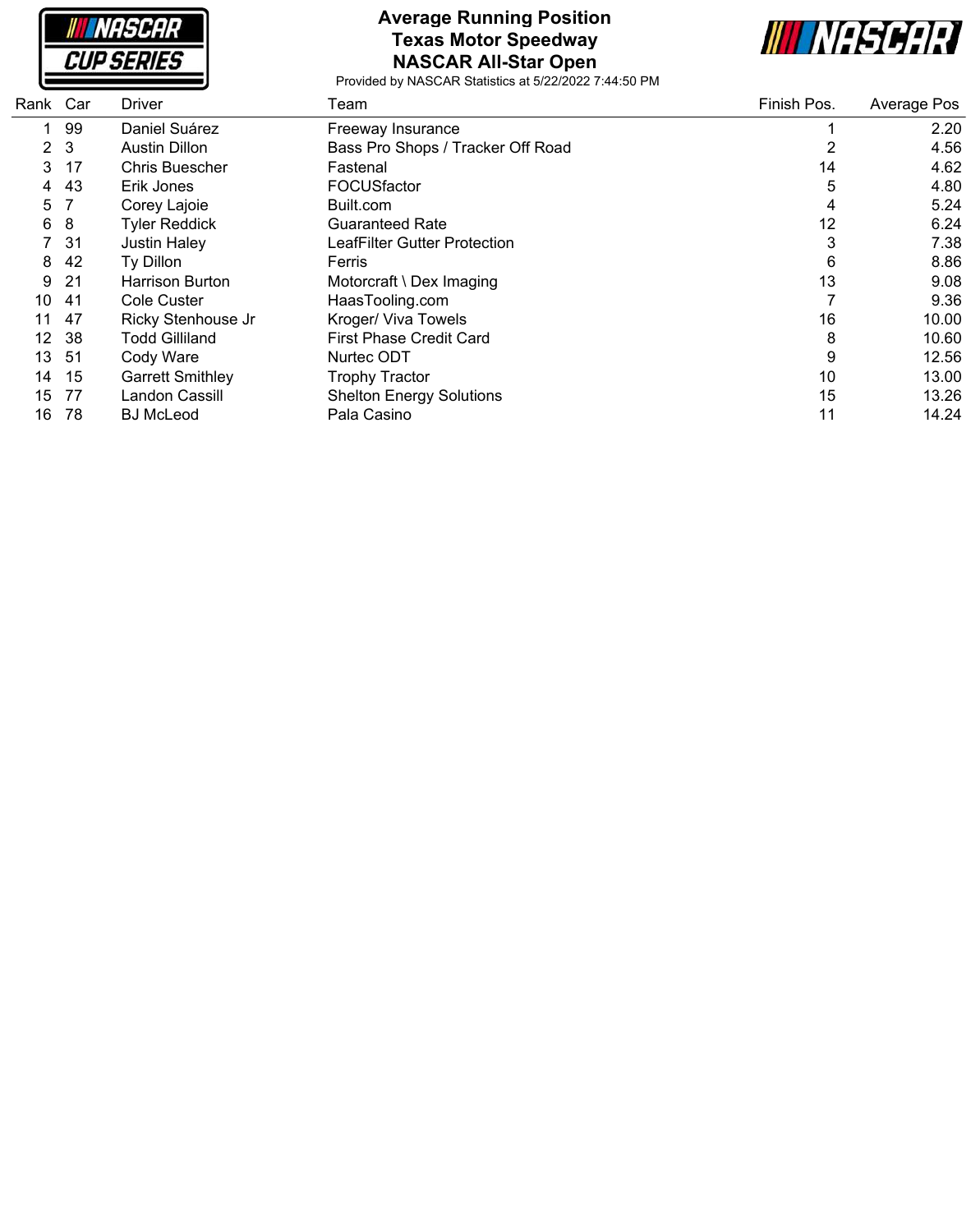

### **Closers Texas Motor Speedway NASCAR All-Star Open**



| Rank Car        |                | <b>Driver</b>           | Team                                | Closing Pos. | Finish Pos. | Gained |
|-----------------|----------------|-------------------------|-------------------------------------|--------------|-------------|--------|
|                 | 99             | Daniel Suárez           | Freeway Insurance                   |              |             |        |
|                 | 2 <sub>3</sub> | <b>Austin Dillon</b>    | Bass Pro Shops / Tracker Off Road   |              |             |        |
| 3               | -31            | <b>Justin Haley</b>     | <b>LeafFilter Gutter Protection</b> |              |             |        |
| 4               |                | Corey Lajoie            | Built.com                           |              |             |        |
| 5               | 43             | Erik Jones              | FOCUSfactor                         |              | 5           |        |
| 6               | 42             | Ty Dillon               | Ferris                              |              | 6           |        |
|                 | 41             | Cole Custer             | HaasTooling.com                     |              |             |        |
| 8               | 38             | <b>Todd Gilliland</b>   | <b>First Phase Credit Card</b>      | Õ            | 8           |        |
| 9               | 51             | Cody Ware               | Nurtec ODT                          |              | 9           |        |
| 10              | 15             | <b>Garrett Smithley</b> | <b>Trophy Tractor</b>               | 10           | 10          |        |
| 11              | 78             | <b>BJ</b> McLeod        | Pala Casino                         | 11           | 11          |        |
| 12 <sub>8</sub> |                | <b>Tyler Reddick</b>    | <b>Guaranteed Rate</b>              | 12           | 12          |        |
| 13              | 21             | Harrison Burton         | Motorcraft \ Dex Imaging            | 13           | 13          |        |
| 14              | 17             | <b>Chris Buescher</b>   | Fastenal                            | 14           | 14          |        |
| 15              | 77             | Landon Cassill          | <b>Shelton Energy Solutions</b>     | 15           | 15          |        |
| 16              | 47             | Ricky Stenhouse Jr      | Kroger/ Viva Towels                 | 16           | 16          |        |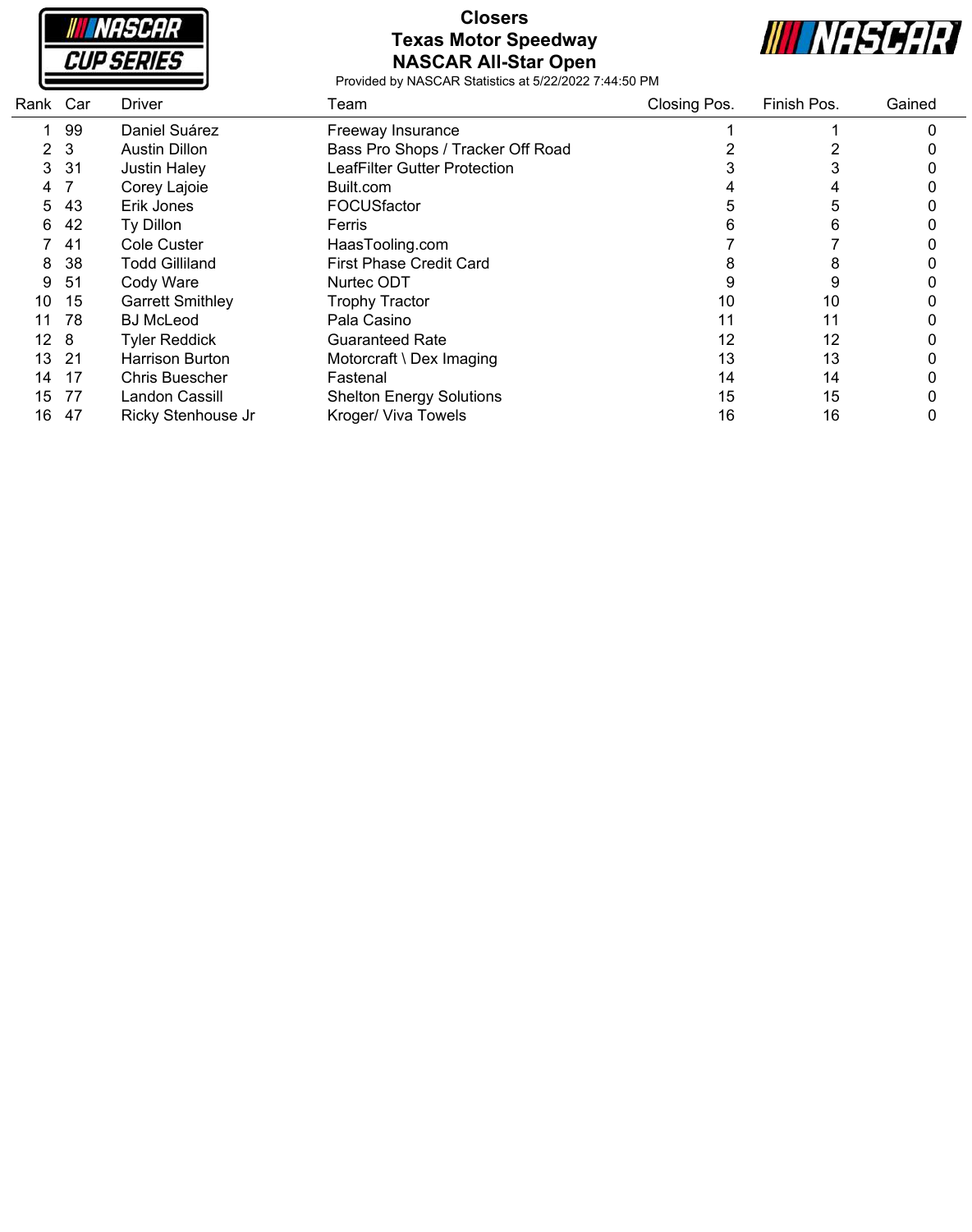

# **Driver Rating Texas Motor Speedway NASCAR All-Star Open**



| Rank Car       |      | Driver                  | Team                              | Finish Pos. | <b>Driver Rating</b> |
|----------------|------|-------------------------|-----------------------------------|-------------|----------------------|
|                | 17   | Chris Buescher          | Fastenal                          | 14          | 100.5                |
| 2 <sub>3</sub> |      | <b>Austin Dillon</b>    | Bass Pro Shops / Tracker Off Road | 2           | 97.3                 |
| 3              | 99   | Daniel Suárez           | Freeway Insurance                 |             | 97.2                 |
| 4              | 43   | Erik Jones              | FOCUSfactor                       | 5           | 93.2                 |
| 5              | 42   | Ty Dillon               | Ferris                            | 6           | 89.3                 |
| 6              |      | Corey Lajoie            | Built.com                         | 4           | 81.8                 |
|                | 7 31 | <b>Justin Haley</b>     | LeafFilter Gutter Protection      | 3           | 78.2                 |
| 8              | -41  | Cole Custer             | HaasTooling.com                   |             | 60.5                 |
| 9              | 8    | <b>Tyler Reddick</b>    | Guaranteed Rate                   | 12          | 57.8                 |
| 10             | -21  | <b>Harrison Burton</b>  | Motorcraft \ Dex Imaging          | 13          | 56.2                 |
| 11             | 47   | Ricky Stenhouse Jr      | Kroger/ Viva Towels               | 16          | 55.7                 |
| 12             | -38  | <b>Todd Gilliland</b>   | <b>First Phase Credit Card</b>    | 8           | 49.5                 |
| 13.            | -51  | Cody Ware               | Nurtec ODT                        | 9           | 44.0                 |
| 14             | -77  | Landon Cassill          | <b>Shelton Energy Solutions</b>   | 15          | 41.2                 |
| 15             | -15  | <b>Garrett Smithley</b> | <b>Trophy Tractor</b>             | 10          | 39.2                 |
| 16             | 78   | <b>BJ</b> McLeod        | Pala Casino                       | 11          | 34.2                 |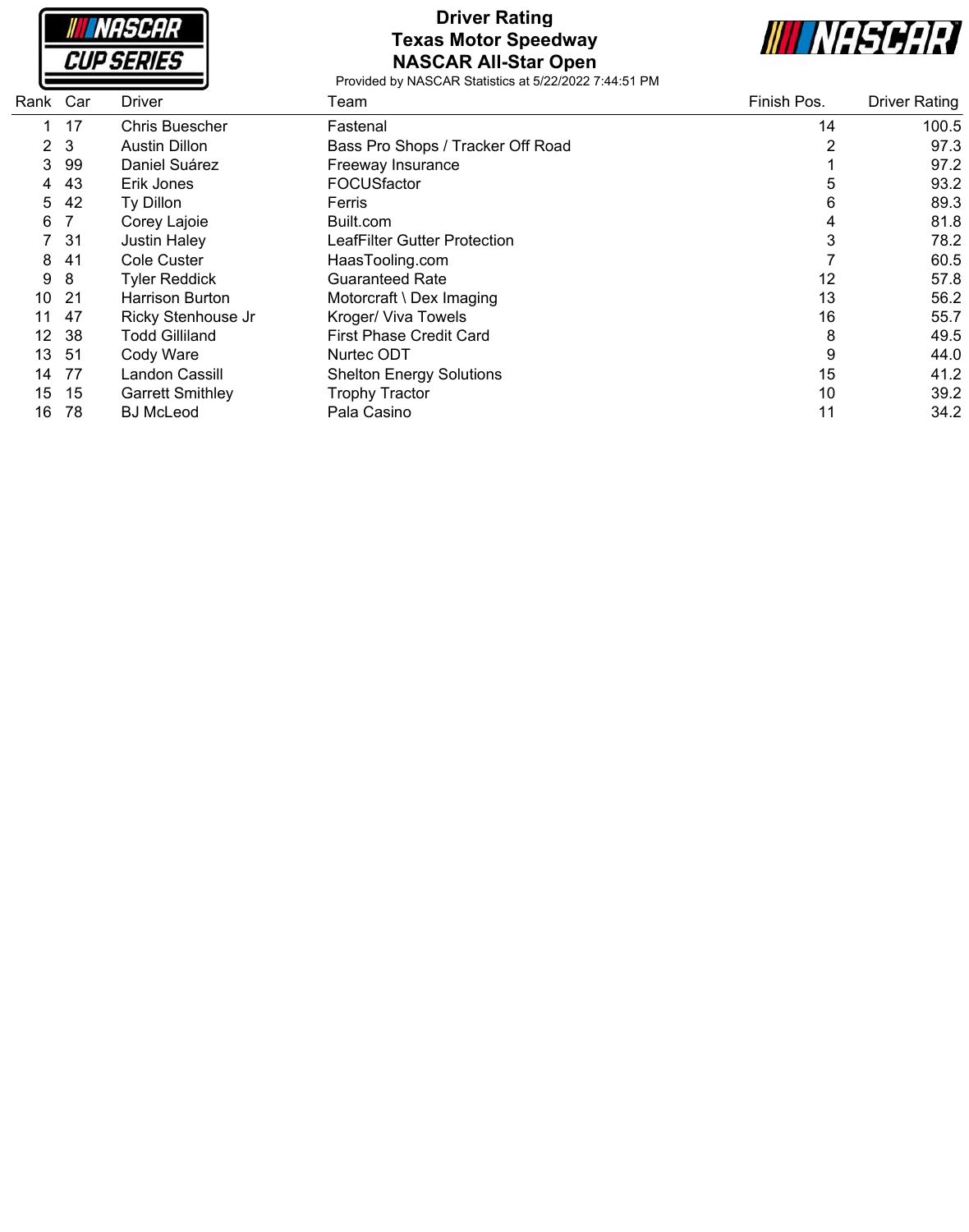

#### **Fastest Drivers Early In A Run Texas Motor Speedway NASCAR All-Star Open**



| Rank Car |                | <b>Driver</b>           | Team                              | Laps | Finish Pos. | Speed   |
|----------|----------------|-------------------------|-----------------------------------|------|-------------|---------|
|          | 99             | Daniel Suárez           | Freeway Insurance                 | 50   |             | 185.332 |
|          | 2 43           | Erik Jones              | <b>FOCUSfactor</b>                | 50   | 5           | 184.659 |
|          | 3 <sub>3</sub> | <b>Austin Dillon</b>    | Bass Pro Shops / Tracker Off Road | 50   | っ           | 183.809 |
|          | 4 31           | <b>Justin Haley</b>     | LeafFilter Gutter Protection      | 50   | 3           | 183.248 |
|          | 5 7            | Corey Lajoie            | Built.com                         | 50   | 4           | 182.851 |
|          | 6 42           | Ty Dillon               | Ferris                            | 50   | 6           | 181.192 |
|          | 7 38           | <b>Todd Gilliland</b>   | First Phase Credit Card           | 50   | 8           | 181.128 |
| 8        | -41            | Cole Custer             | HaasTooling.com                   | 50   |             | 180.915 |
| 9        | -51            | Cody Ware               | Nurtec ODT                        | 50   | 9           | 178.353 |
| 10       | - 15           | <b>Garrett Smithley</b> | <b>Trophy Tractor</b>             | 50   | 10          | 178.181 |
| 11       | 78             | <b>BJ</b> McLeod        | Pala Casino                       | 50   | 11          | 177.738 |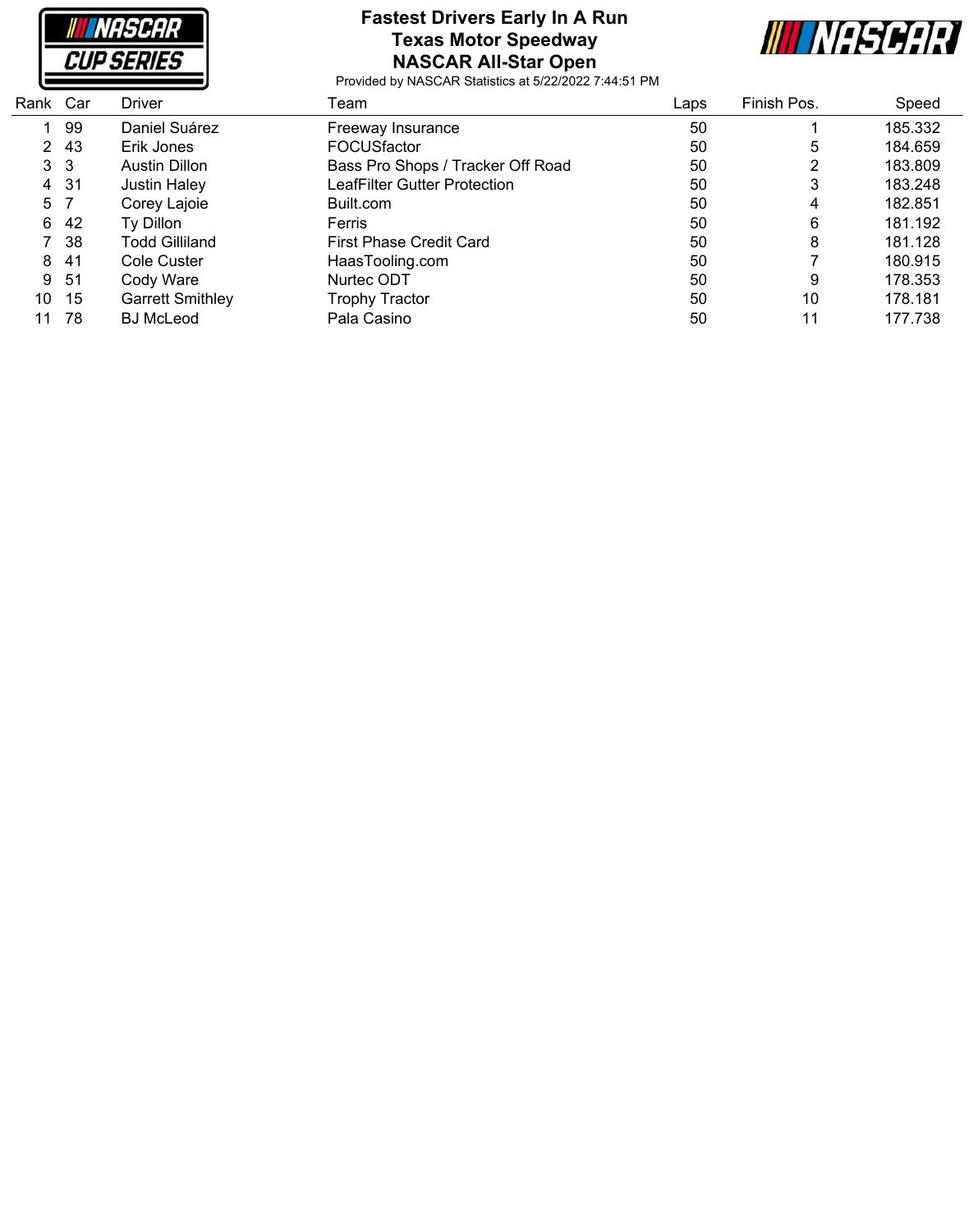

#### **Fastest Drivers Late In A Run Texas Motor Speedway NASCAR All-Star Open**



| Rank Car       |      | Driver                | Team                              | Laps | Finish Pos. | Speed   |
|----------------|------|-----------------------|-----------------------------------|------|-------------|---------|
|                | 99   | Daniel Suárez         | Freeway Insurance                 | 50   |             | 185.168 |
|                | 2 43 | Erik Jones            | <b>FOCUSfactor</b>                | 50   | 5           | 183.815 |
| 3 <sub>3</sub> |      | Austin Dillon         | Bass Pro Shops / Tracker Off Road | 50   | 2           | 183.728 |
|                | 4 31 | <b>Justin Haley</b>   | LeafFilter Gutter Protection      | 50   | 3           | 183.423 |
| 5 7            |      | Corey Lajoie          | Built.com                         | 50   | 4           | 183.088 |
| 6              | 42   | Ty Dillon             | <b>Ferris</b>                     | 50   | 6           | 182.871 |
|                | -41  | Cole Custer           | HaasTooling.com                   | 50   |             | 181.636 |
|                | 8 38 | <b>Todd Gilliland</b> | <b>First Phase Credit Card</b>    | 50   | 8           | 181.030 |
|                | 9 51 | Cody Ware             | Nurtec ODT                        | 50   | 9           | 180.463 |
| 10             | 78   | <b>BJ</b> McLeod      | Pala Casino                       | 50   | 11          | 180.373 |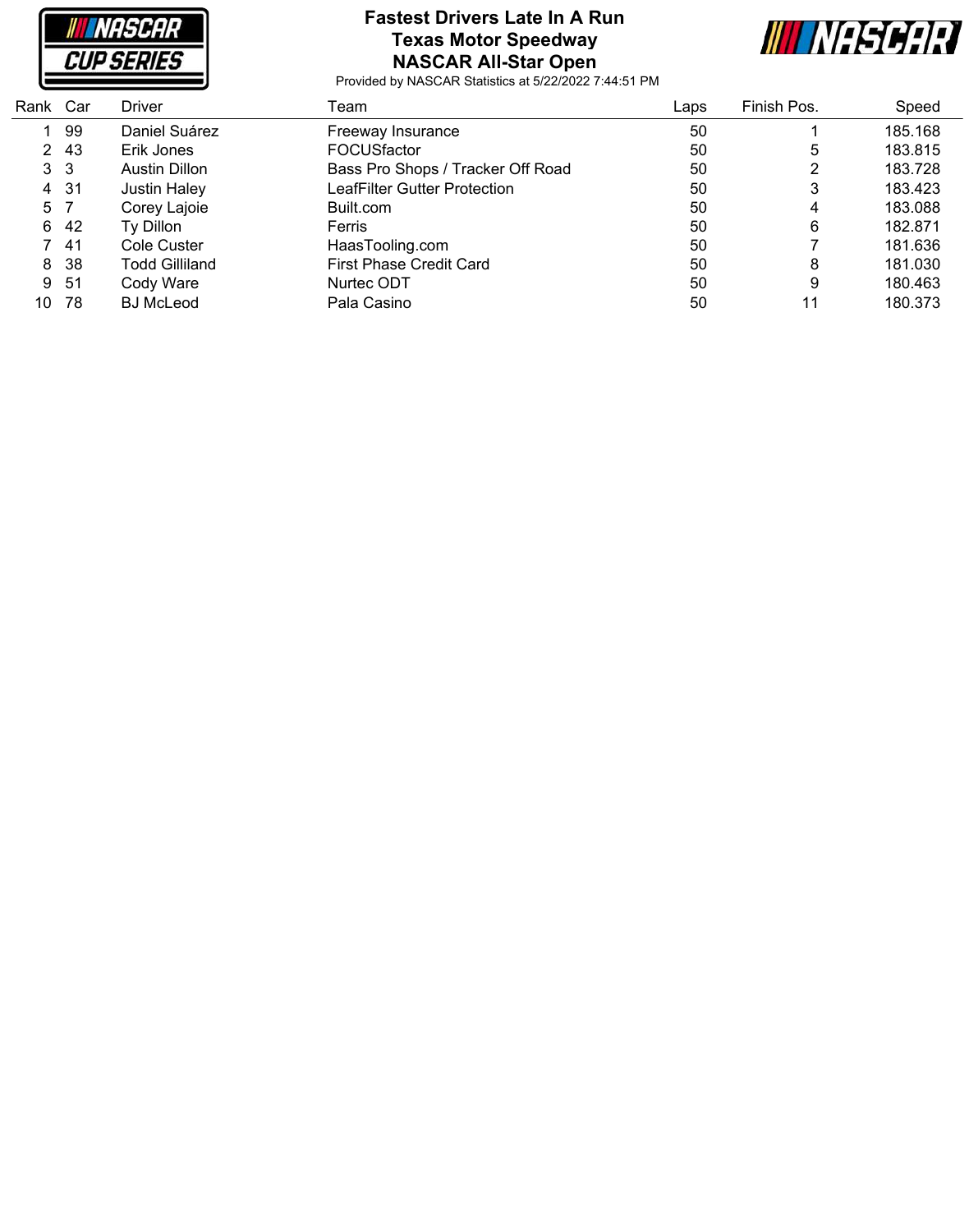

# **Fastest Laps Run Texas Motor Speedway NASCAR All-Star Open**



| Rank Car |      | Driver                | Team                         | Percentage | Finish Pos. | Laps |
|----------|------|-----------------------|------------------------------|------------|-------------|------|
|          | - 17 | <b>Chris Buescher</b> | Fastenal                     | 55.6       | 14          | 10   |
|          | 2 99 | Daniel Suárez         | Freeway Insurance            | 50.0       |             | 9    |
| 3 8      |      | <b>Tyler Reddick</b>  | <b>Guaranteed Rate</b>       | 44.4       | 12          | 8    |
|          | 4 47 | Ricky Stenhouse Jr    | Kroger/ Viva Towels          | 33.3       | 16          | 6    |
|          | 5 31 | Justin Haley          | LeafFilter Gutter Protection | 11.1       |             |      |
|          | 6 43 | Erik Jones            | <b>FOCUSfactor</b>           | 11.1       | 5           |      |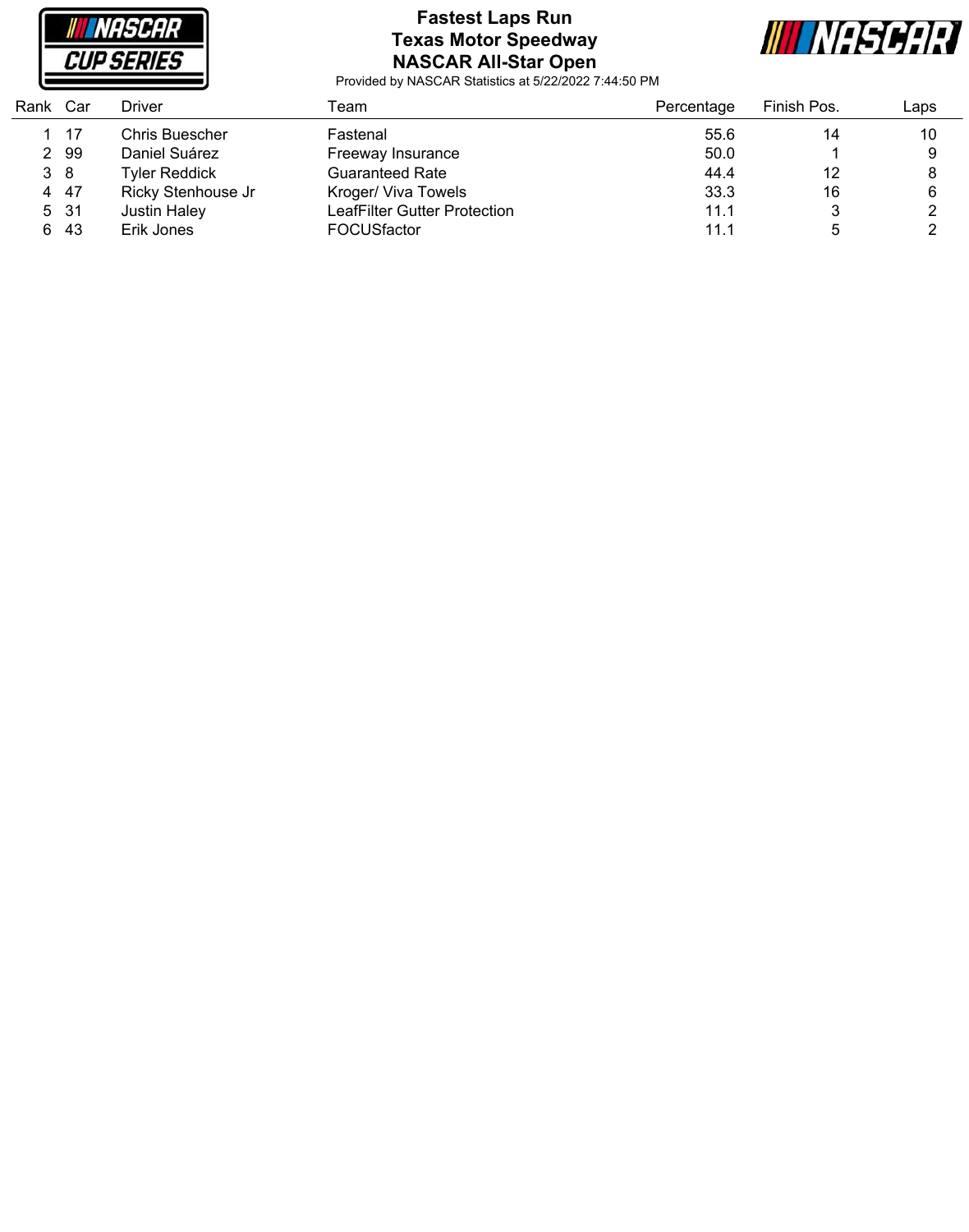

# **Fastest on Restarts Texas Motor Speedway NASCAR All-Star Open**



| Rank | Car  | Driver                  | Team                           | Finish Pos. | Average Speed |
|------|------|-------------------------|--------------------------------|-------------|---------------|
|      | -42  | Ty Dillon               | Ferris                         | 6           | 167.053       |
|      | 2 38 | Todd Gilliland          | <b>First Phase Credit Card</b> | 8           | 166.734       |
|      | 3 41 | Cole Custer             | HaasTooling.com                |             | 165.751       |
|      | 4 51 | Cody Ware               | Nurtec ODT                     | 9           | 163.073       |
|      | 5 78 | <b>BJ</b> McLeod        | Pala Casino                    | 11          | 160.138       |
|      | 6 15 | <b>Garrett Smithley</b> | <b>Trophy Tractor</b>          | 10          | 159.991       |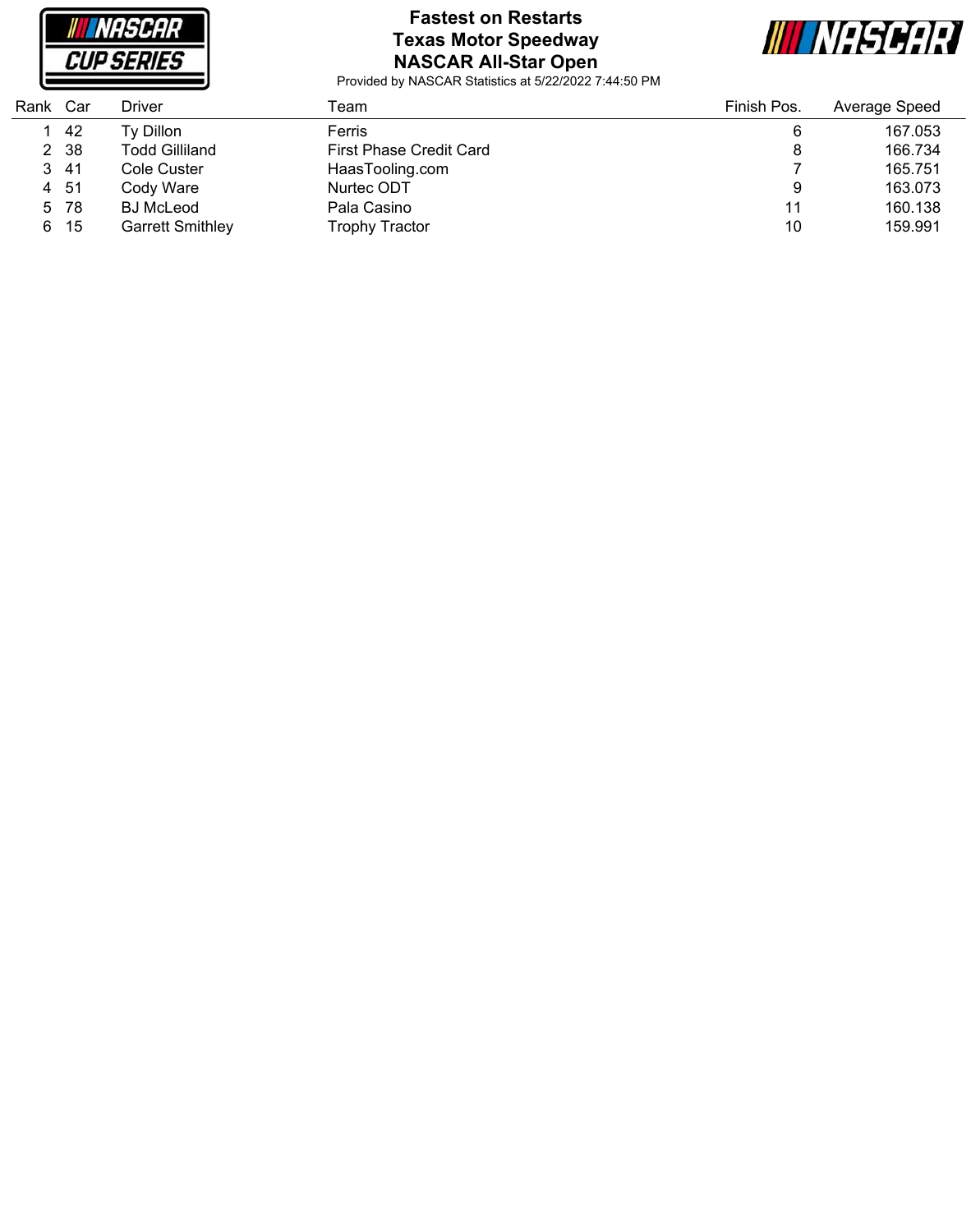**NASCAR CUP SERIES** 

#### **Green Flag Passes Texas Motor Speedway NASCAR All-Star Open**



| Rank Car              |     | Driver                  | Team                              | Finish Pos. | <b>Green Flag Passes</b> |
|-----------------------|-----|-------------------------|-----------------------------------|-------------|--------------------------|
|                       | 31  | <b>Justin Haley</b>     | LeafFilter Gutter Protection      | 3           | 21                       |
| $\mathbf{2}^{\prime}$ | 8   | <b>Tyler Reddick</b>    | <b>Guaranteed Rate</b>            | 12          | 15                       |
| 3                     | 42  | Ty Dillon               | Ferris                            | 6           | 13                       |
| 4                     | 43  | Erik Jones              | FOCUSfactor                       | 5           | 12                       |
| 5.                    | 21  | <b>Harrison Burton</b>  | Motorcraft \ Dex Imaging          | 13          | 12                       |
| 6                     |     | Corey Lajoie            | Built.com                         |             | 11                       |
|                       | 15  | <b>Garrett Smithley</b> | <b>Trophy Tractor</b>             | 10          | 11                       |
| 8                     | -3  | <b>Austin Dillon</b>    | Bass Pro Shops / Tracker Off Road | 2           | 10                       |
| 9                     | 17  | <b>Chris Buescher</b>   | Fastenal                          | 14          | 10                       |
| 10                    | -41 | Cole Custer             | HaasTooling.com                   |             | 9                        |
| 11                    | 38  | <b>Todd Gilliland</b>   | <b>First Phase Credit Card</b>    | 8           | 9                        |
| 12                    | 78  | <b>BJ</b> McLeod        | Pala Casino                       | 11          | 8                        |
| 13                    | 99  | Daniel Suárez           | Freeway Insurance                 |             |                          |
| 14                    | -51 | Cody Ware               | Nurtec ODT                        | 9           |                          |
| 15                    | -47 | Ricky Stenhouse Jr      | Kroger/ Viva Towels               | 16          |                          |
| 16                    | 77  | Landon Cassill          | <b>Shelton Energy Solutions</b>   | 15          |                          |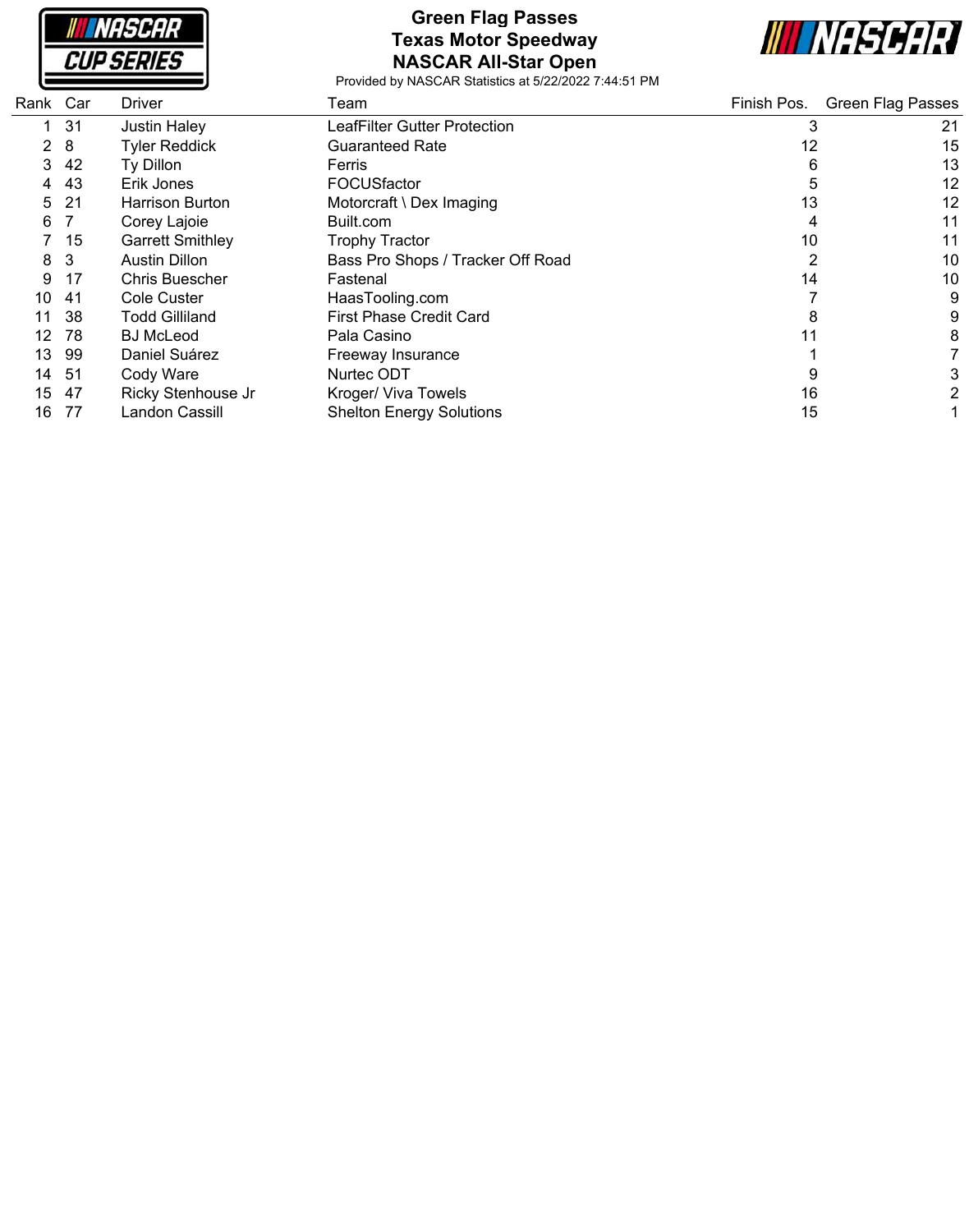

### **Green Flag Speed Texas Motor Speedway NASCAR All-Star Open**



| Rank Car |     | Driver                  | Team                              | Finish Pos. | Green Flag Speed |
|----------|-----|-------------------------|-----------------------------------|-------------|------------------|
|          | 17  | <b>Chris Buescher</b>   | Fastenal                          | 14          | 184.332          |
| 2        | 99  | Daniel Suárez           | Freeway Insurance                 |             | 184.231          |
| 3        | 8   | <b>Tyler Reddick</b>    | <b>Guaranteed Rate</b>            | 12          | 184.202          |
| 4        | 47  | Ricky Stenhouse Jr      | Kroger/ Viva Towels               | 16          | 184.193          |
| 5        | 3   | <b>Austin Dillon</b>    | Bass Pro Shops / Tracker Off Road | 2           | 183.387          |
| 6        | 43  | Erik Jones              | FOCUSfactor                       | 5           | 183.248          |
|          | -31 | <b>Justin Haley</b>     | LeafFilter Gutter Protection      |             | 183.150          |
| 8        |     | Corey Lajoie            | Built.com                         | 4           | 182.058          |
| 9        | -21 | Harrison Burton         | Motorcraft \ Dex Imaging          | 13          | 181.962          |
| 10       | 42  | Ty Dillon               | Ferris                            | 6           | 181.052          |
| 11       | -41 | Cole Custer             | HaasTooling.com                   |             | 180.550          |
| 12       | -38 | <b>Todd Gilliland</b>   | First Phase Credit Card           | 8           | 180.350          |
| 13       | -77 | Landon Cassill          | <b>Shelton Energy Solutions</b>   | 15          | 180.065          |
| 14       | -51 | Cody Ware               | Nurtec ODT                        | 9           | 178.733          |
| 15       | 15  | <b>Garrett Smithley</b> | <b>Trophy Tractor</b>             | 10          | 178.518          |
| 16       | 78  | <b>BJ</b> McLeod        | Pala Casino                       | 11          | 178.500          |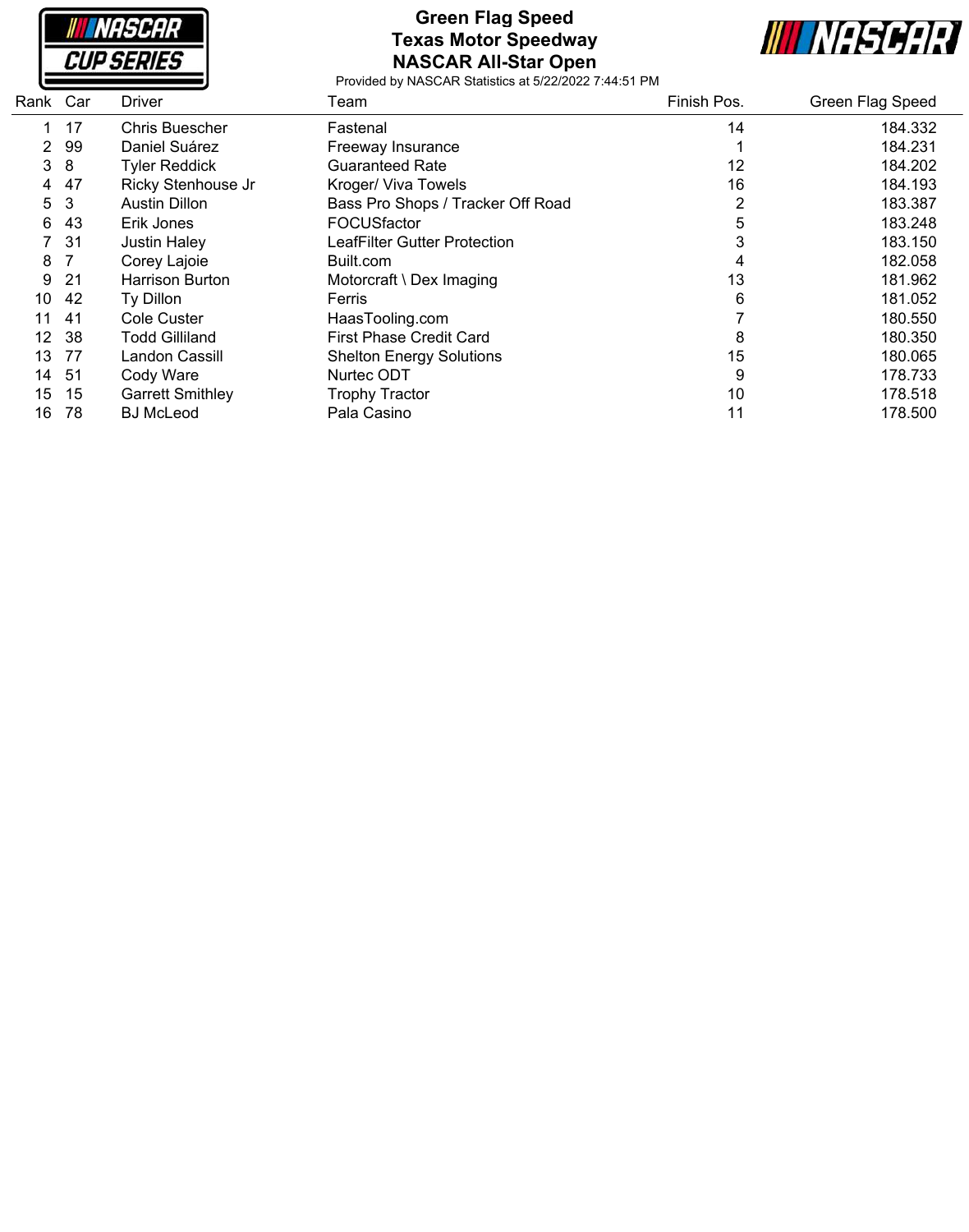**NASCAR CUP SERIES** 

# **Laps in Top 15 Texas Motor Speedway NASCAR All-Star Open**



| Rank Car              |              | Driver                  | Team                              | Percentage | Finish Pos. | Laps |
|-----------------------|--------------|-------------------------|-----------------------------------|------------|-------------|------|
| 1                     | 99           | Daniel Suárez           | Freeway Insurance                 | 100.0      |             | 50   |
| $\mathbf{2}^{\prime}$ | $\mathbf{3}$ | <b>Austin Dillon</b>    | Bass Pro Shops / Tracker Off Road | 100.0      | 2           | 50   |
| 3                     | 31           | <b>Justin Haley</b>     | LeafFilter Gutter Protection      | 100.0      | 3           | 50   |
| 4                     |              | Corey Lajoie            | Built.com                         | 100.0      | 4           | 50   |
| 5                     | 43           | Erik Jones              | <b>FOCUSfactor</b>                | 100.0      | 5           | 50   |
| 6                     | 42           | Ty Dillon               | Ferris                            | 100.0      | 6           | 50   |
|                       | 41           | Cole Custer             | HaasTooling.com                   | 100.0      |             | 50   |
| 8                     | 38           | <b>Todd Gilliland</b>   | <b>First Phase Credit Card</b>    | 100.0      | 8           | 50   |
| 9                     | 51           | Cody Ware               | Nurtec ODT                        | 100.0      | 9           | 50   |
| 10                    | 15           | <b>Garrett Smithley</b> | <b>Trophy Tractor</b>             | 100.0      | 10          | 50   |
| 11                    | -8           | <b>Tyler Reddick</b>    | <b>Guaranteed Rate</b>            | 100.0      | 12          | 50   |
| 12 <sup>2</sup>       | - 21         | Harrison Burton         | Motorcraft \ Dex Imaging          | 100.0      | 13          | 50   |
| 13                    | 17           | <b>Chris Buescher</b>   | Fastenal                          | 100.0      | 14          | 50   |
| 14                    | 77           | Landon Cassill          | <b>Shelton Energy Solutions</b>   | 100.0      | 15          | 50   |
| 15                    | 78           | <b>BJ</b> McLeod        | Pala Casino                       | 60.0       | 11          | 30   |
| 16                    | 47           | Ricky Stenhouse Jr      | Kroger/ Viva Towels               | 40.0       | 16          | 20   |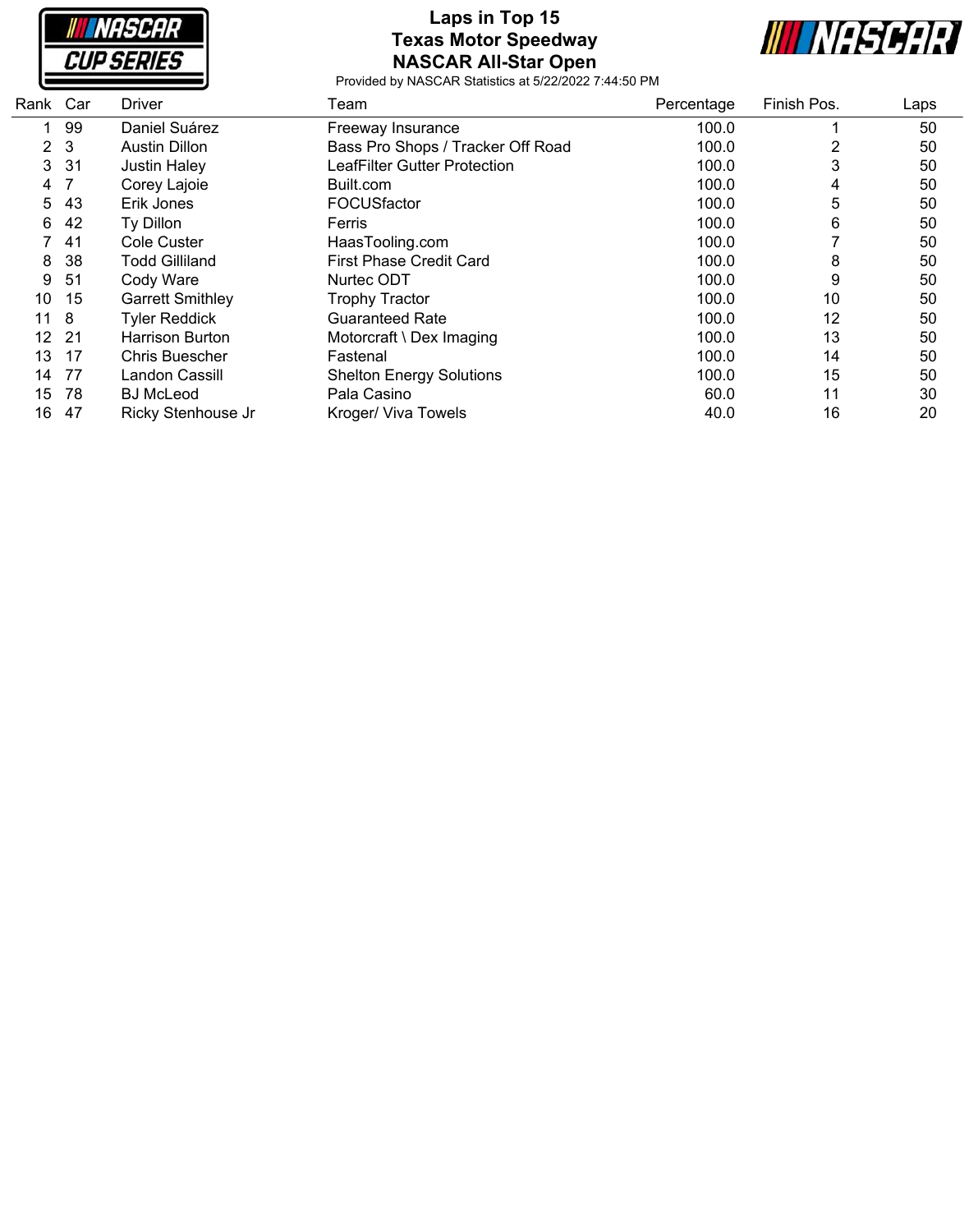

# **Laps Led Texas Motor Speedway NASCAR All-Star Open**



| Rank                 | Car | Driver             | ⊺eam                | Percentage | Finish Pos. | ∟aps |
|----------------------|-----|--------------------|---------------------|------------|-------------|------|
|                      | -47 | Ricky Stenhouse Jr | Kroger/ Viva Towels | 100.00     | 16          | 20   |
| $\mathbf{2}^{\circ}$ |     | Corey Lajoie       | Built.com           | 22.00      |             | 11   |
|                      | 99  | Daniel Suárez      | Freeway Insurance   | 20.00      |             | 10   |
| 4                    | -17 | Chris Buescher     | Fastenal            | 22.50      | 14          |      |
|                      |     |                    |                     |            |             |      |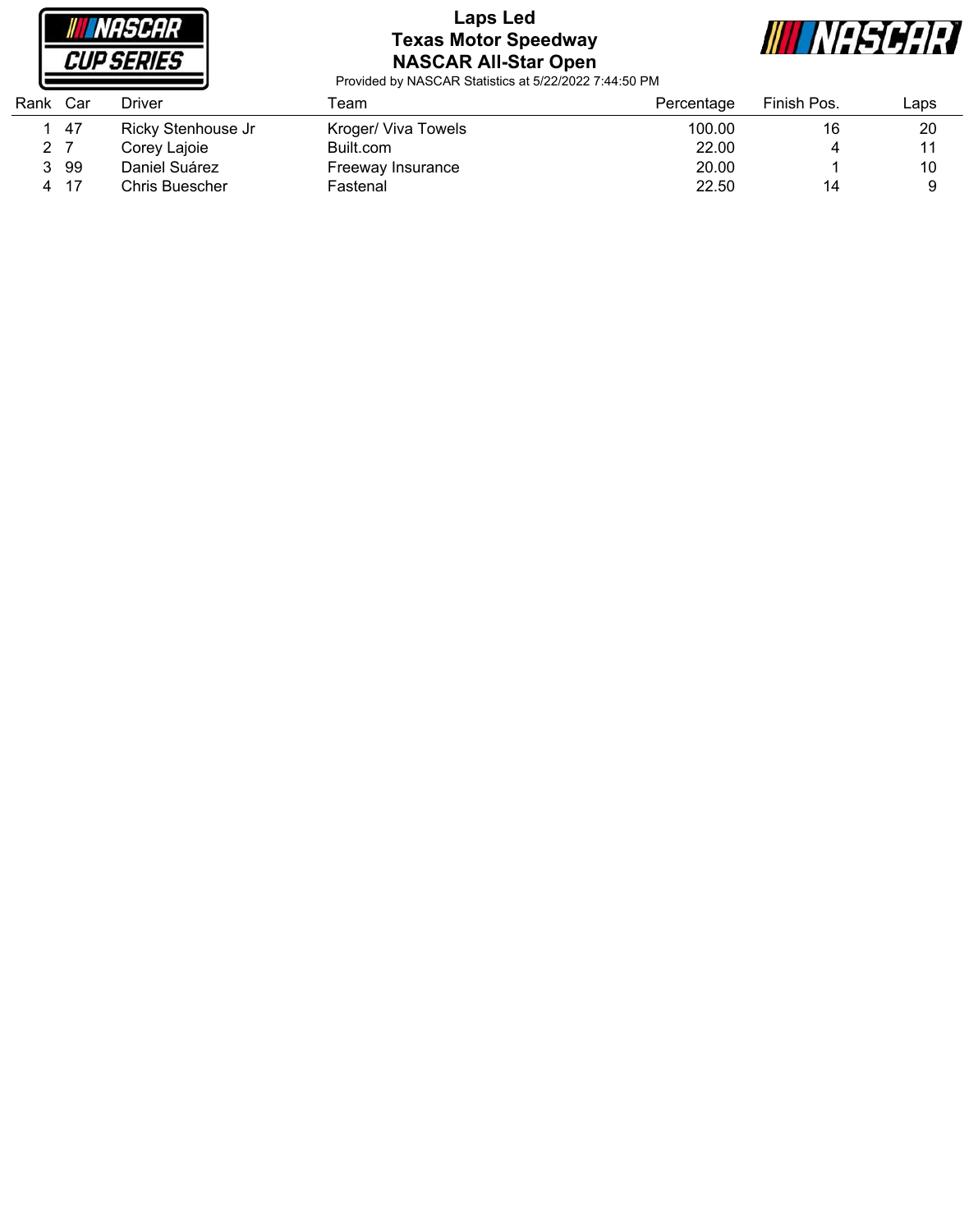

# **Quality Passes Texas Motor Speedway NASCAR All-Star Open**



| Rank Car |     | Driver                  | Team                              | Finish Pos.    | <b>Quality Passes</b> |
|----------|-----|-------------------------|-----------------------------------|----------------|-----------------------|
|          | 31  | <b>Justin Haley</b>     | LeafFilter Gutter Protection      | 3              | 21                    |
| 2        | 8   | <b>Tyler Reddick</b>    | <b>Guaranteed Rate</b>            | 12             | 15                    |
| 3        | 42  | Ty Dillon               | Ferris                            | 6              | 12                    |
| 4        | -21 | <b>Harrison Burton</b>  | Motorcraft \ Dex Imaging          | 13             | 12                    |
| 5        |     | Corey Lajoie            | Built.com                         | 4              | 11                    |
| 6        | 43  | Erik Jones              | FOCUSfactor                       | 5              | 11                    |
|          | 15  | <b>Garrett Smithley</b> | <b>Trophy Tractor</b>             | 10             | 11                    |
| 8        | 3   | <b>Austin Dillon</b>    | Bass Pro Shops / Tracker Off Road | $\overline{2}$ | 9                     |
| 9        | -41 | Cole Custer             | HaasTooling.com                   |                | 9                     |
| 10       | -38 | <b>Todd Gilliland</b>   | <b>First Phase Credit Card</b>    | 8              | 9                     |
| 11       | 78  | <b>BJ</b> McLeod        | Pala Casino                       |                | 8                     |
| 12       | 17  | <b>Chris Buescher</b>   | Fastenal                          | 14             | 8                     |
| 13       | 99  | Daniel Suárez           | Freeway Insurance                 |                | 6                     |
| 14       | -51 | Cody Ware               | Nurtec ODT                        |                | 3                     |
| 15       | 47  | Ricky Stenhouse Jr      | Kroger/ Viva Towels               | 16             | 2                     |
| 16       | 77  | Landon Cassill          | <b>Shelton Energy Solutions</b>   | 15             |                       |